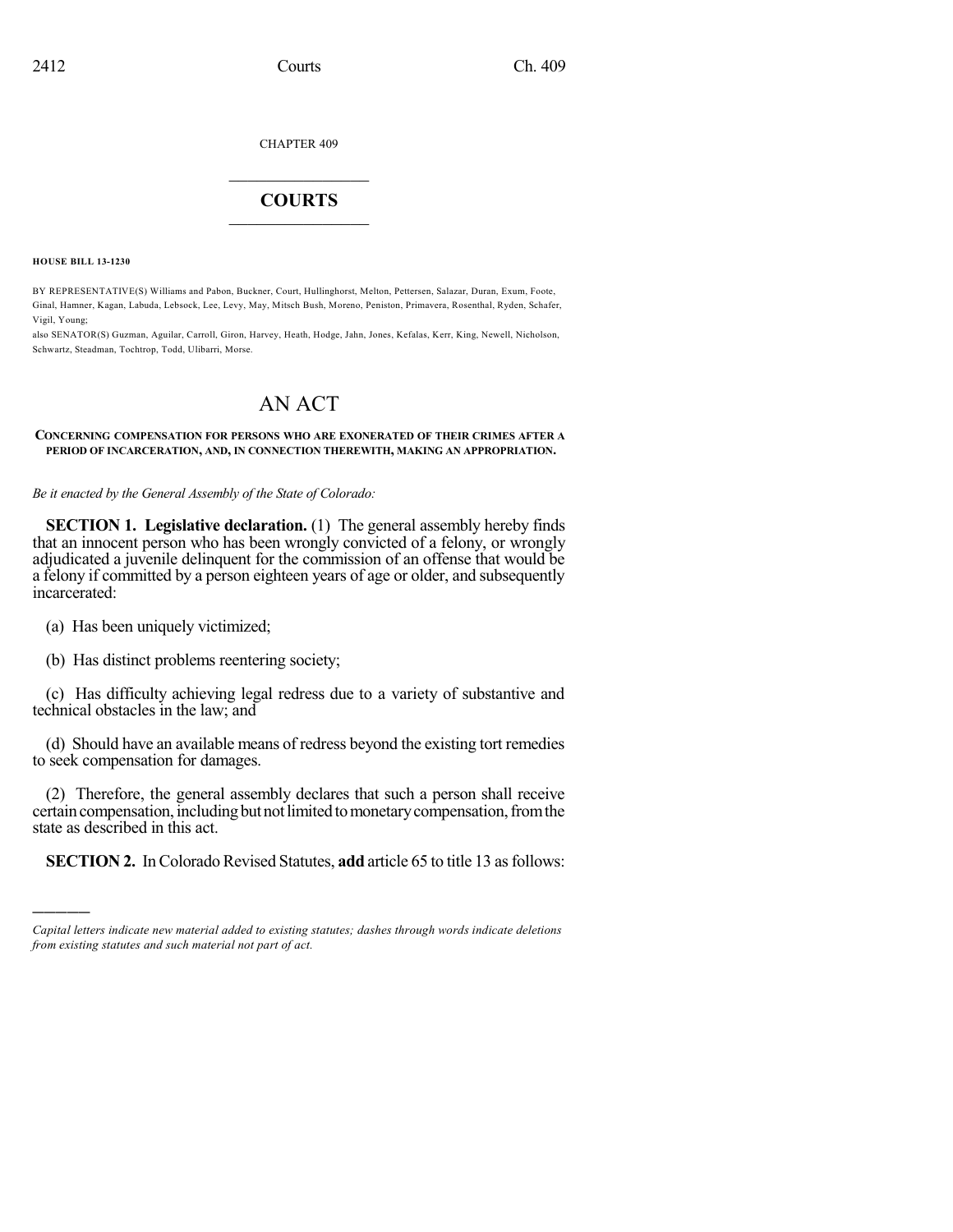#### **ARTICLE 65 Compensation for Certain Exonerated Persons**

**13-65-101. Definitions.** AS USED IN THIS ARTICLE, UNLESS THE CONTEXT OTHERWISE REQUIRES:

(1) (a) "ACTUAL INNOCENCE" MEANS A FINDING BY CLEAR AND CONVINCING EVIDENCE BY A DISTRICT COURT PURSUANT TO SECTION 13-65-102 THAT A PERSON IS ACTUALLY INNOCENT OF A CRIME SUCH THAT:

(I) HIS OR HER CONVICTION WAS THE RESULT OF A MISCARRIAGE OF JUSTICE;

(II) HE OR SHE PRESENTED RELIABLE EVIDENCE THAT HE OR SHE WAS FACTUALLY INNOCENT OF ANY PARTICIPATION IN THE CRIME AT ISSUE;

(III) HE OR SHE DID NOT SOLICIT, PURSUANT TO 18-2-301, C.R.S., THE COMMISSION OF THE CRIME AT ISSUE OR ANY CRIME FACTUALLY RELATED TO THE CRIME AT ISSUE;

(IV) HE OR SHE DID NOT CONSPIRE, PURSUANT TO 18-2-202, C.R.S., TO COMMIT THE CRIME AT ISSUE OR ANY CRIME FACTUALLY RELATED TO THE CRIME AT ISSUE;

(V) HE OR SHE DID NOT ACT AS A COMPLICITOR, PURSUANT TO 18-1-603,C.R.S., IN THE COMMISSION OF THE CRIME AT ISSUE OR ANY CRIME FACTUALLY RELATED TO THE CRIME AT ISSUE;

(VI) HE OR SHE DID NOT ACT AS AN ACCESSORY, PURSUANT TO 18-8-105,C.R.S., IN THE COMMISSION OF THE CRIME AT ISSUE OR ANY CRIME FACTUALLY RELATED TO THE CRIME AT ISSUE; AND

(VII) HE OR SHE DID NOT ATTEMPT TO COMMIT, PURSUANT TO 18-2-101,C.R.S., THE CRIME AT ISSUE OR ANY CRIME FACTUALLY RELATED TO THE CRIME AT ISSUE.

(b) A COURT MAY NOT REACH A FINDING OF ACTUAL INNOCENCE PURSUANT TO THIS SECTION MERELY:

(I) BECAUSE THE COURT FINDS THE EVIDENCE LEGALLY INSUFFICIENT TO SUPPORT THE PETITIONER'S CONVICTION;

(II) BECAUSE THE COURT REVERSED OR VACATED THE PETITIONER'S CONVICTION BECAUSE OF A LEGAL ERROR UNRELATED TO THE PETITIONER'S ACTUAL INNOCENCE OR BECAUSE OF UNCORROBORATED WITNESS RECANTATION ALONE; OR

(III) ON THE BASIS OF UNCORROBORATED WITNESS RECANTATION ALONE.

(c) AS USED IN THIS SUBSECTION (1), "RELIABLE EVIDENCE" MAY INCLUDE BUT IS NOT LIMITED TO EXCULPATORY SCIENTIFIC EVIDENCE, TRUSTWORTHY EYEWITNESS ACCOUNTS, AND CRITICAL PHYSICAL EVIDENCE.

(2) "CUSTODIAL CHILD" MEANS ANY INDIVIDUAL: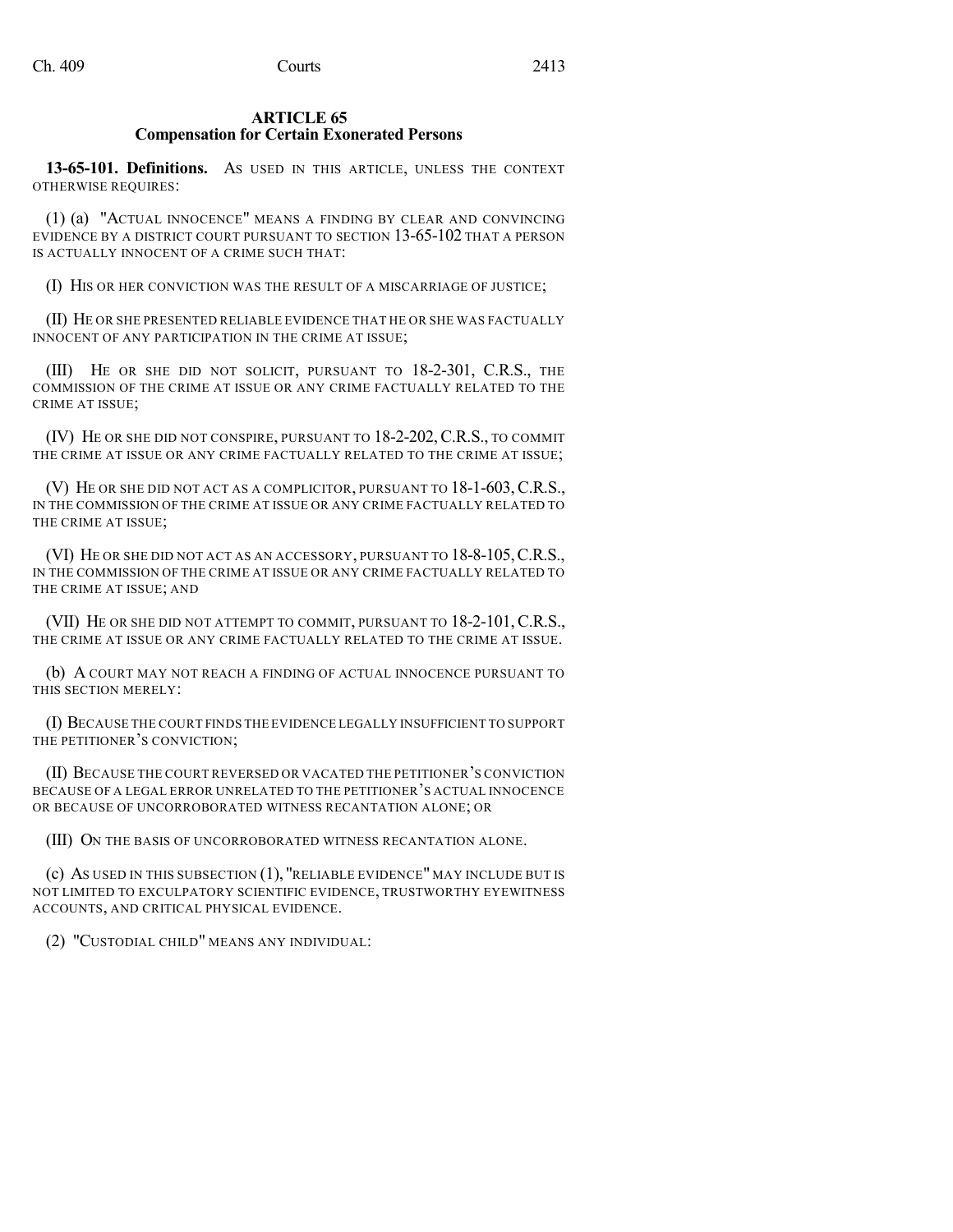#### 2414 Courts Ch. 409

(a) WHO WAS CONCEIVED OR ADOPTED PRIOR TO THE DATE UPON WHICH THE EXONERATED PERSON WAS INCARCERATED FOR THE ACT OR OFFENSE THAT SERVED AS THE BASIS FOR HIS OR HER CONVICTION,WHICH CONVICTION AND INCARCERATION IS THE SUBJECT OF HIS OR HER PETITION;

(b) WHOSE PRINCIPAL RESIDENCE IS THE HOME OF AN EXONERATED PERSON;

(c) WHO RECEIVES MORE THAN HALF OF HIS OR HER FINANCIAL SUPPORT FROM THE EXONERATED PERSON EACH YEAR; AND

(d) WHO IS EITHER:

(I) LESS THAN NINETEEN YEARS OF AGE AT THE END OF THE CURRENT YEAR; OR

(II) LESS THAN TWENTY-FOUR YEARS OF AGE AT THE END OF THE CURRENT YEAR AND A FULL-TIME STUDENT.

(3) "EXONERATED PERSON" MEANS A PERSON WHO HAS BEEN DETERMINED BY A DISTRICT COURT PURSUANT TO SECTION 13-65-102 TO BE ACTUALLY INNOCENT.

(4) "IMMEDIATE FAMILY MEMBER" MEANS A SPOUSE, A PARENT, A CHILD, A GRANDPARENT, OR A SIBLING OF A DECEASED PERSON WHO WOULD BE ELIGIBLE FOR RELIEF PURSUANT TO SECTION 13-65-102 IF HE OR SHE WERE ALIVE. THE PROVISIONS OF ARTICLE 11 OF TITLE 15, C.R.S., SHALL GOVERN WHICH IMMEDIATE FAMILY MEMBER OR MEMBERS HAVE PROPER STANDING TO ACT AS A PETITIONER.

(5) "INCARCERATION" MEANS A PERSON'S CUSTODY IN A COUNTY JAIL OR A CORRECTIONAL FACILITY WHILE HE OR SHE SERVES A SENTENCE ISSUED PURSUANT TO A FELONY CONVICTION IN THIS STATE OR PURSUANT TO THE PERSON'S ADJUDICATION AS A JUVENILE DELINQUENT FOR THE COMMISSION OF ONE OR MORE OFFENSES THAT WOULD BE FELONIES IF COMMITTED BY A PERSON EIGHTEEN YEARS OF AGE OR OLDER.FOR THE PURPOSES OF THIS SECTION,"INCARCERATION"INCLUDES PLACEMENT AS A JUVENILE TO THE CUSTODY OF THE STATE DEPARTMENT OF HUMAN SERVICES OR A COUNTY DEPARTMENT OF SOCIAL SERVICES PURSUANT TO SUCH AN ADJUDICATION.

(6) "PERSONAL FINANCIAL MANAGEMENT INSTRUCTION COURSE" MEANS A PERSONAL FINANCIAL MANAGEMENT INSTRUCTION COURSE THAT HAS BEEN APPROVED BY THE UNITED STATES TRUSTEE'S OFFICE PURSUANT TO 11 U.S.C. SEC. 111.

(7) "PETITION" MEANS A PETITION FOR COMPENSATION BASED ON ACTUAL INNOCENCE FILED PURSUANT TO THE PROVISIONS OF SECTION 13-65-102.

(8) "PETITIONER" MEANS A PERSON WHO PETITIONS FOR RELIEF PURSUANT TO SECTION 13-65-102. "PETITIONER" INCLUDES THE IMMEDIATE FAMILY MEMBERS OF A DECEASED PERSON WHO WOULD BE ELIGIBLE FOR RELIEF PURSUANT TO SECTION 13-65-102 IF HE OR SHE WERE ALIVE.

(9) "QUALIFIED HEALTH PLAN" MEANS A HEALTH PLAN THAT SATISFIES THE DEFINITION OF A QUALIFIED HEALTH PLAN SET FORTH IN THE FEDERAL "PATIENT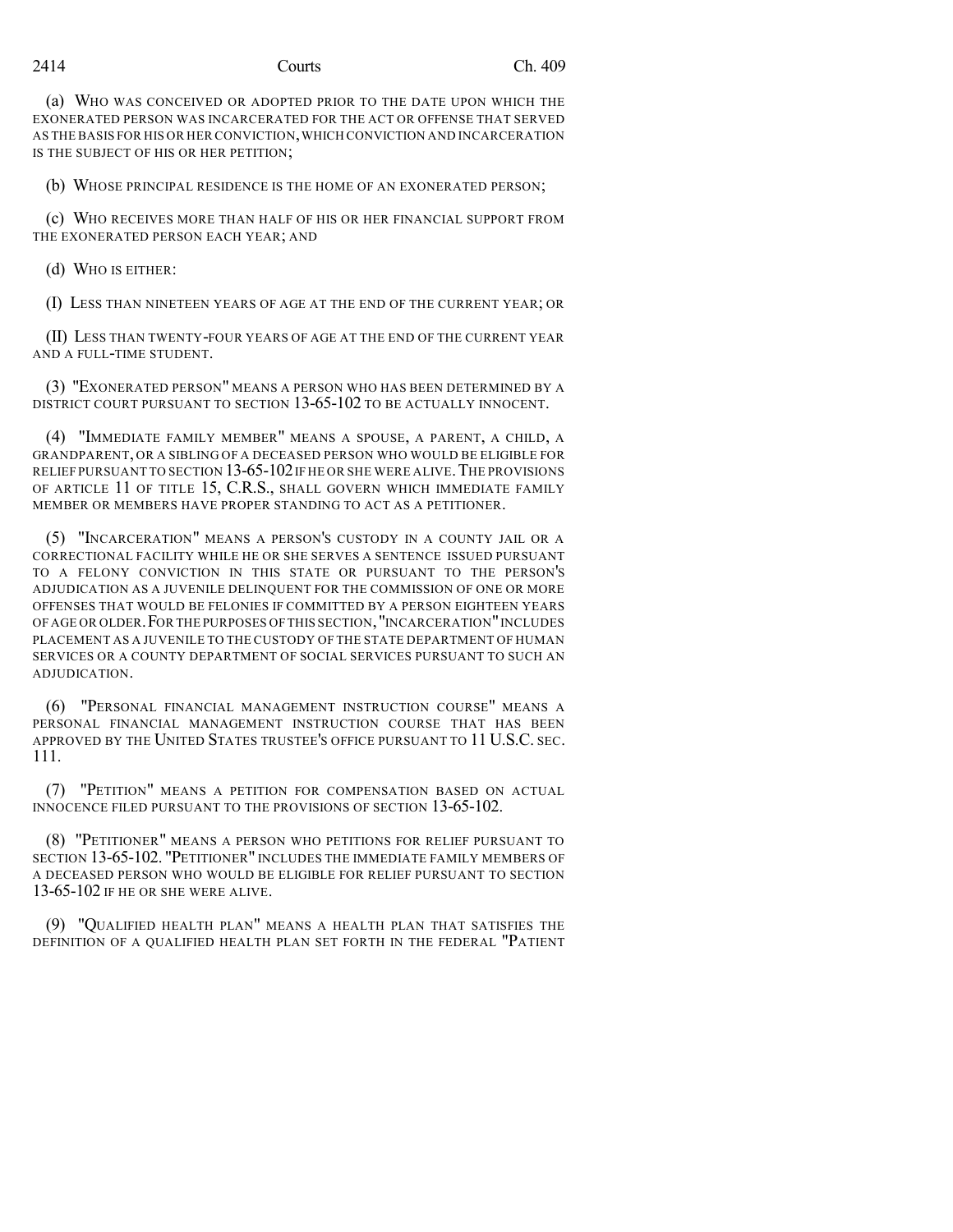PROTECTION AND AFFORDABLE CARE ACT",P.L. 111-148, 42U.S.C. 18021 (a)(1).

(10) "STATE'S DUTY OF MONETARY COMPENSATION" MEANS THE TOTAL AMOUNT OF MONETARY COMPENSATION OWED BY THE STATE TO AN EXONERATED PERSON.

**13-65-102. Process for petitioning for compensation - eligibility to petition - actual innocence required - jurisdiction.** (1) (a) NOTWITHSTANDING THE PROVISIONS OF ARTICLE 10 OF TITLE 24, C.R.S., A PERSON WHO HAS BEEN CONVICTED OF A FELONY IN THIS STATE AND SENTENCED TO A TERM OF INCARCERATION AS A RESULT OF THAT CONVICTION AND HAS SERVED ALL OR PART OF SUCH SENTENCE, OR AN IMMEDIATE FAMILY MEMBER OF SUCH PERSON, MAY BE ELIGIBLE FOR COMPENSATION AS SET FORTH IN THIS ARTICLE UPON A FINDING THAT THE PERSON WAS ACTUALLY INNOCENT OF THE CRIME FOR WHICH HE OR SHE WAS CONVICTED.

(b) A PETITION FOR COMPENSATION BASED ON ACTUAL INNOCENCE FILED PURSUANT TO THIS SECTION IS A CIVIL CLAIM FOR RELIEF.

(2) A PETITION MAY BE FILED PURSUANT TO THIS SECTION ONLY:

(a) WHEN NO FURTHER CRIMINAL PROSECUTION OF THE PETITIONER FOR THE CRIMES CHARGED, OR FOR CRIMES ARISING FROM THE SAME CRIMINAL EPISODE IN THE CASE THAT IS THE SUBJECT OF THE PETITION, HAS BEEN INITIATED BY THE DISTRICT ATTORNEY OR THE ATTORNEY GENERAL AND SUBSEQUENT TO ONE OF THE FOLLOWING:

(I) A COURT VACATING OR REVERSING ALL CONVICTIONS IN THE CASE BASED ON REASONS OTHER THAN LEGAL INSUFFICIENCY OF EVIDENCE OR LEGAL ERROR UNRELATED TO THE PETITIONER'S ACTUAL INNOCENCE AND FOLLOWING AN ORDER OF DISMISSAL OF ALL CHARGES; OR

(II) ACOURT VACATING OR REVERSING ALL CONVICTIONS IN THE CASE BASED ON REASONS OTHER THAN LEGAL INSUFFICIENCY OF EVIDENCE OR LEGAL ERROR UNRELATED TO THE PETITIONER'S ACTUAL INNOCENCE AND FOLLOWING AN ACQUITTAL OF ALL CHARGES AFTER RETRIAL; AND

(b) EITHER:

(I) IF THE CONDITIONS DESCRIBED IN PARAGRAPH (a) OF THIS SUBSECTION (2) ARE MET ON OR AFTER THE EFFECTIVE DATE OF THIS SECTION, NOT MORE THAN TWO YEARS AFTER SAID CONDITIONS ARE MET; OR

 $(II)$  If the conditions described in paragraph  $(a)$  of this subsection  $(2)$  are MET BEFORE THE EFFECTIVE DATE OF THIS SECTION, NOT MORE THAN TWO YEARS AFTER THE EFFECTIVE DATE OF THIS SECTION.

(3) THE DISTRICT COURT SHALL NOT DECLARE A PERSON TO BE ACTUALLY INNOCENT UNLESS,BASED ON EVIDENCE SUPPORTING THE PETITIONER'S ALLEGATION OF INNOCENCE, INCLUDING BUT NOT LIMITED TO AN ANALYSIS OF THE PERSON'S DNA PROFILE, THE COURT DETERMINES THAT: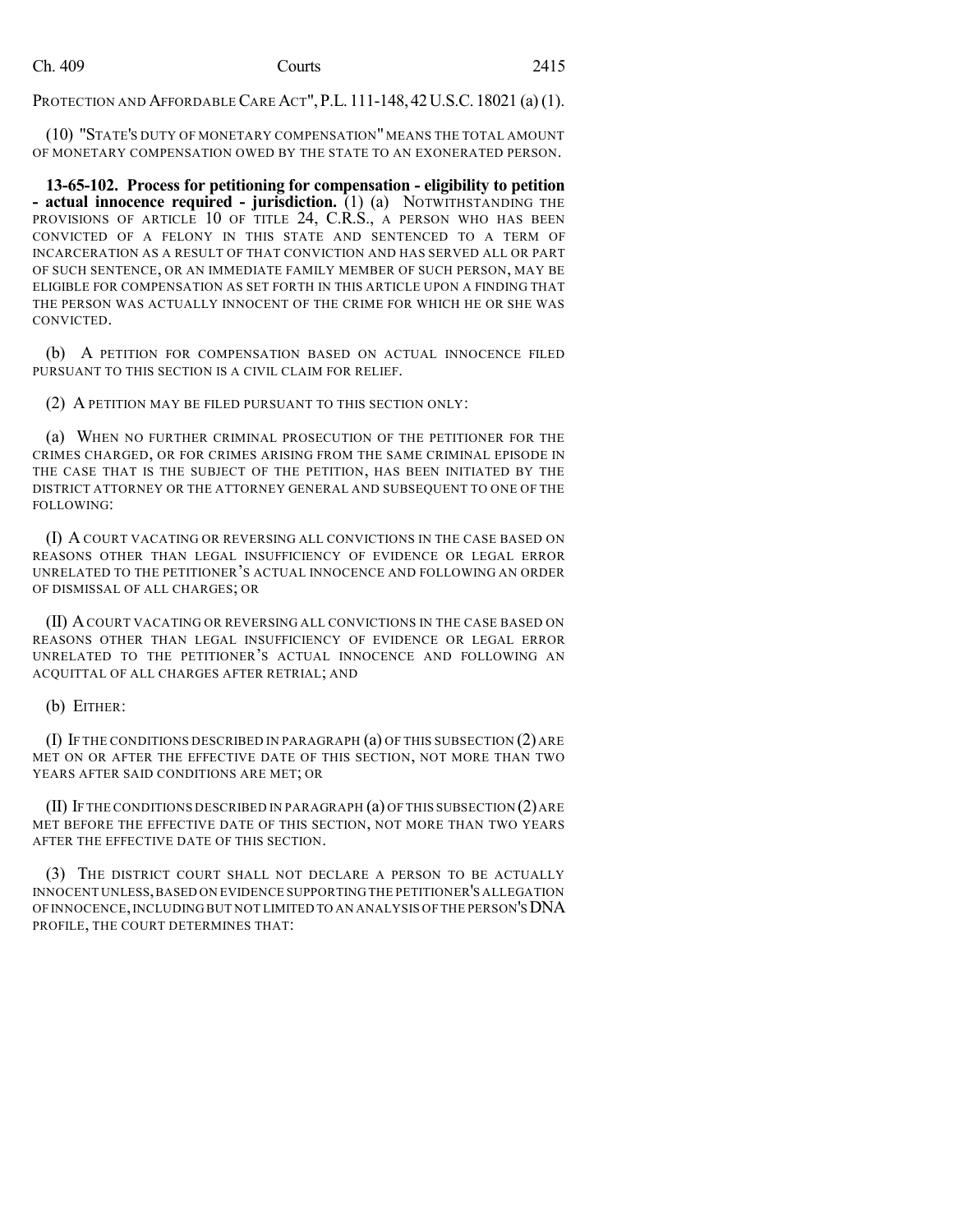### 2416 Courts Ch. 409

(a) THE PERSON COMMITTED NEITHER THE ACT OR OFFENSE THAT SERVED AS THE BASIS FOR THE CONVICTION AND INCARCERATION THAT IS THE SUBJECT OF THE PETITION, NOR ANY LESSER INCLUDED OFFENSE THEREOF; AND

(b) THE PERSON MEETS THE DEFINITION OF ACTUAL INNOCENCE IN SECTION 13-65-101 (1).

(4) (a) A PETITIONER IS NOT ELIGIBLE FOR COMPENSATION PURSUANT TO THIS ARTICLE IF:

(I) HE OR SHE DOES NOT MEET THE DEFINITION OF ACTUAL INNOCENCE IN SECTION  $13-65-101(1);$ 

(II) HE OR SHE COMMITTED OR SUBORNED PERJURY DURING ANY PROCEEDINGS RELATED TO THE CASE THAT IS THE SUBJECT OF THE CLAIM; OR

(III) TO AVOID PROSECUTION IN ANOTHER CASE FOR WHICH THE PETITIONER HAS NOT BEEN DETERMINED TO BE ACTUALLY INNOCENT, HE OR SHE PLED GUILTY IN THE CASE THAT SERVED AS THE BASIS FOR THE CONVICTION AND INCARCERATION THAT IS THE SUBJECT OF THE PETITION.

(b) NOTWITHSTANDING SUBPARAGRAPHS (I) TO (III) OF PARAGRAPH (a) OF THIS SUBSECTION (4), CONDUCT DESCRIBED IN SAID SUBPARAGRAPHS SHALL NOT INCLUDE A CONFESSION OR AN ADMISSION THAT WAS LATER DETERMINED BY A COURT OF COMPETENT JURISDICTION, OR BY STIPULATION OF THE PARTIES, TO BE FALSE OR COERCED BY ANY GOVERNMENTAL AGENT.

(5) (a) A PETITIONER SHALL FILE HIS OR HER PETITION IN THE DISTRICT COURT IN THE COUNTY IN WHICH THE CASE ORIGINATED, TO THE DISTRICT COURT JUDGE WHO PRESIDED OVER THE ORIGINAL PROCEEDING IF SUCH JUDGE IS AVAILABLE; EXCEPT THAT, IF EITHER PARTY OBJECTS TO SUCH JUDGE PRESIDING OVER THIS CIVIL CLAIM FOR RELIEF, THEN ANOTHER DISTRICT JUDGE OF THE DISTRICT COURT SHALL PRESIDE OVER THE MATTER.

(b) THE PETITION SHALL NAME THE STATE OF COLORADO AS THE RESPONDENT. THE ATTORNEY GENERAL AND THE DISTRICT ATTORNEY OF THE JUDICIAL DISTRICT IN WHICH THE CASE ORIGINATED SHALL EACH HAVE A SEPARATE AND CONCURRENT AUTHORITY TO INTERVENE AS PARTIES TO A PETITION, AND A COPY OF THE PETITION SHALL BE SERVED ON THE ATTORNEY GENERAL AND THE DISTRICT ATTORNEY.

(c) A PETITION SHALL CONTAIN A RECITATION OF FACTS NECESSARY TO AN UNDERSTANDING OF THE PETITIONER'S CLAIM OF ACTUAL INNOCENCE.THE PETITION MAY BE SUPPORTED BY DNA EVIDENCE, IF APPLICABLE, EXPERT OPINION, PREVIOUSLY UNKNOWN OR UNAVAILABLE EVIDENCE, AND THE EXISTING COURT RECORD. THE PETITIONER SHALL ATTACH TO THE PETITION:

(I) ACOPY OF ANY EXPERT REPORT RELIED UPON BY THE PETITIONER TO SUPPORT HIS OR HER CLAIM OF ACTUAL INNOCENCE;

(II) ANY DOCUMENTATION SUPPORTING THE RECITATION OF FACTS IN THE CLAIM;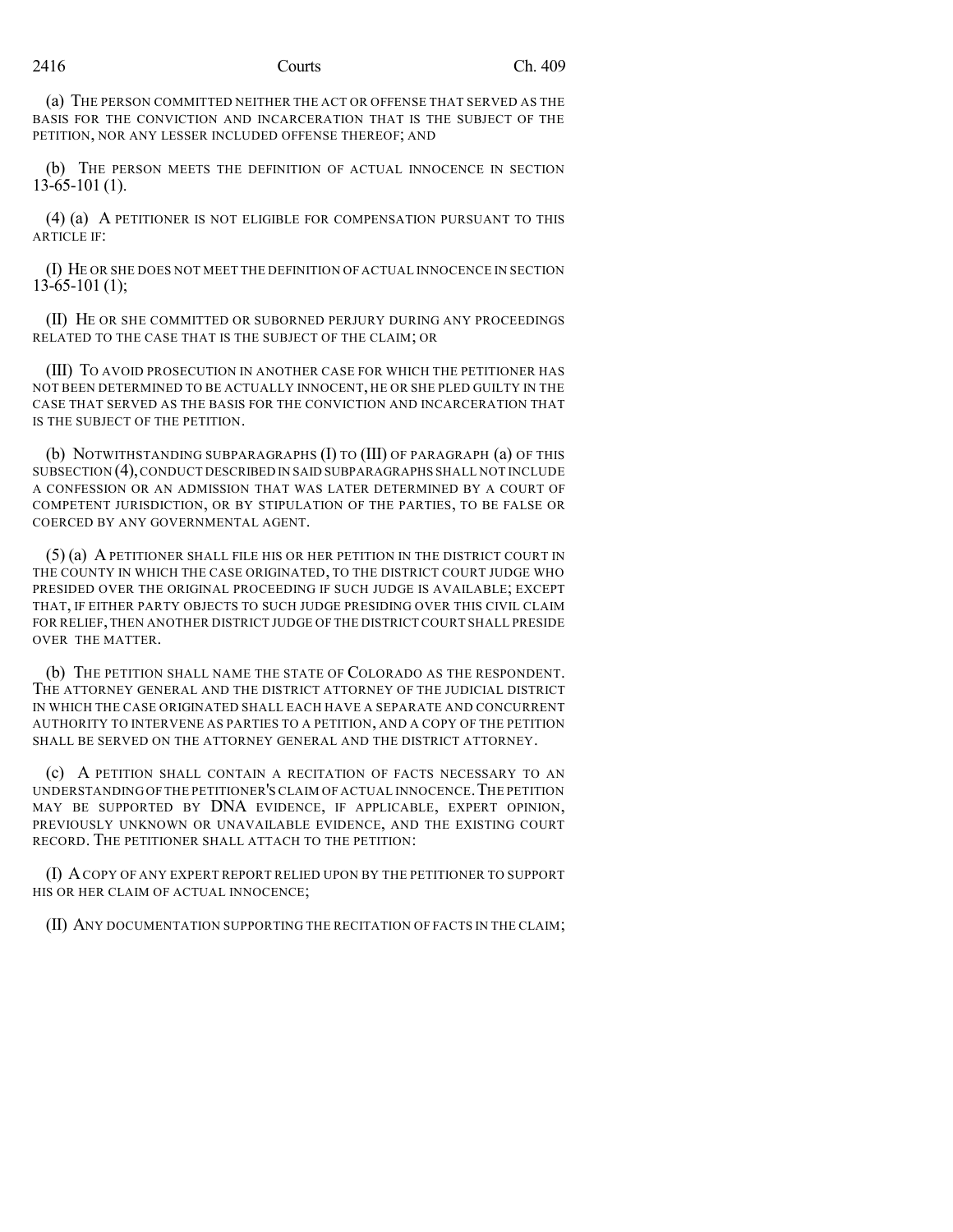(III) A RECORD FROM THE COUNTY JAIL, STATE CORRECTIONAL FACILITY, OR OTHER STATE FACILITY DOCUMENTING THE AMOUNT OF TIME THAT THE PETITIONER WAS INCARCERATED; AND

(IV) A SWORN AFFIDAVIT OF THE PETITIONER ASSERTING HIS OR HER ACTUAL INNOCENCE AS DEFINED IN SECTION 13-65-101 (1).

(d) UPON RECEIPT OF A PETITION, THE ATTORNEY GENERAL AND THE DISTRICT ATTORNEY SHALL EACH HAVE SIXTY DAYS TO FILE A RESPONSE IN THE DISTRICT COURT.AJOINT RESPONSE MAY BE FILED.THE COURT MAY GRANT THE RESPONDING PARTY, FOR GOOD CAUSE SHOWN, NO MORE THAN ONE EXTENSION OF TIME, NOT EXCEEDING FORTY-FIVE DAYS, IN WHICH TO FILE A RESPONSE.THE RESPONSE SHALL CONTAIN A STATEMENT THAT:

(I) BASED UPON THE PETITION AND VERIFIABLE AND SUBSTANTIAL EVIDENCE OF ACTUAL INNOCENCE, NO FURTHER CRIMINAL PROSECUTION OF THE PETITIONER FOR THE CRIMES CHARGED CAN OR WILL BE INITIATED BY THE DISTRICT ATTORNEY OR THE ATTORNEY GENERAL, THAT NO QUESTIONS OF FACT REMAIN AS TO THE PETITIONER'S ACTUAL INNOCENCE, AND THAT THE PETITIONER IS ELIGIBLE TO SEEK COMPENSATION UNDER THE PROVISIONS OF THIS SECTION; OR

(II) THE RESPONDING PARTY CONTESTS THE NATURE, SIGNIFICANCE, OR EFFECT OF THE EVIDENCE OF ACTUAL INNOCENCE, THE FACTS RELATED TO THE PETITIONER'S ALLEGED WRONGFUL CONVICTION,OR WHETHER THE PETITIONER IS ELIGIBLE TO SEEK COMPENSATION UNDER THE PROVISIONS OF THIS SECTION. THE RESPONSE SHALL INCLUDE A RECITATION OF FACTS NECESSARY TO AN UNDERSTANDING AS TO WHY THE PETITION IS BEING CONTESTED.

(e) IF THE RESPONDING PARTY CONTESTS THE ACTUAL INNOCENCE OF THE PETITIONER, THE DISTRICT COURT MAY ORDER THAT THE RESPONDING PARTY BE ALLOWED TO RETEST ANY EVIDENCE AT ISSUE IN THE CLAIM IF SUCH EVIDENCE REMAINS TO BE TESTED AND TESTING SUCH EVIDENCE WILL NOT CONSUME THE REMAINDER OF THE SAMPLE.

(f) (I) IF A PETITION IS CONTESTED, THE PETITIONER SHALL ENSURE THAT THE DISTRICT COURT HAS, OR HAS AVAILABLE, THE TRANSCRIPT FROM THE ORIGINAL TRIAL IF THE PETITIONER WAS CONVICTED AT TRIAL, THE POST-CONVICTION MOTION OR APPEAL THAT RESULTED IN A DISMISSAL OF THE CASE THAT IS THE SUBJECT OF THE PETITION AND THE TRANSCRIPT OF ANY HEARINGS ASSOCIATED WITH SUCH MOTION OR APPEAL; AND ANY OTHER PLEADINGS OR TRANSCRIPTS FROM PROCEEDINGS THAT THE PETITIONER SEEKS THE DISTRICT COURT TO CONSIDER.

(II) THE DISTRICT COURT SHALL USE ANY TRANSCRIPTS THAT ARE WITHIN THE COURT RECORDS FOR THE JUDICIAL DISTRICT OF ANY PROCEEDING INVOLVING THE CASE THAT IS THE SUBJECT OF THE PETITION THAT THE PETITIONER OR THE RESPONDENT WANTS THE DISTRICT COURT TO CONSIDER.

(g) EXCEPT AS OTHERWISE PROVIDED IN THIS SECTION, THE COLORADO RULES OF CIVIL PROCEDURE SHALL APPLY TO PETITIONS FILED PURSUANT TO THIS SECTION. THE DISTRICT COURT MAY CONSIDER ANY RELEVANT EVIDENCE REGARDLESS OF WHETHER IT WAS ADMISSIBLE IN, OR EXCLUDED FROM, THE CRIMINAL TRIAL IN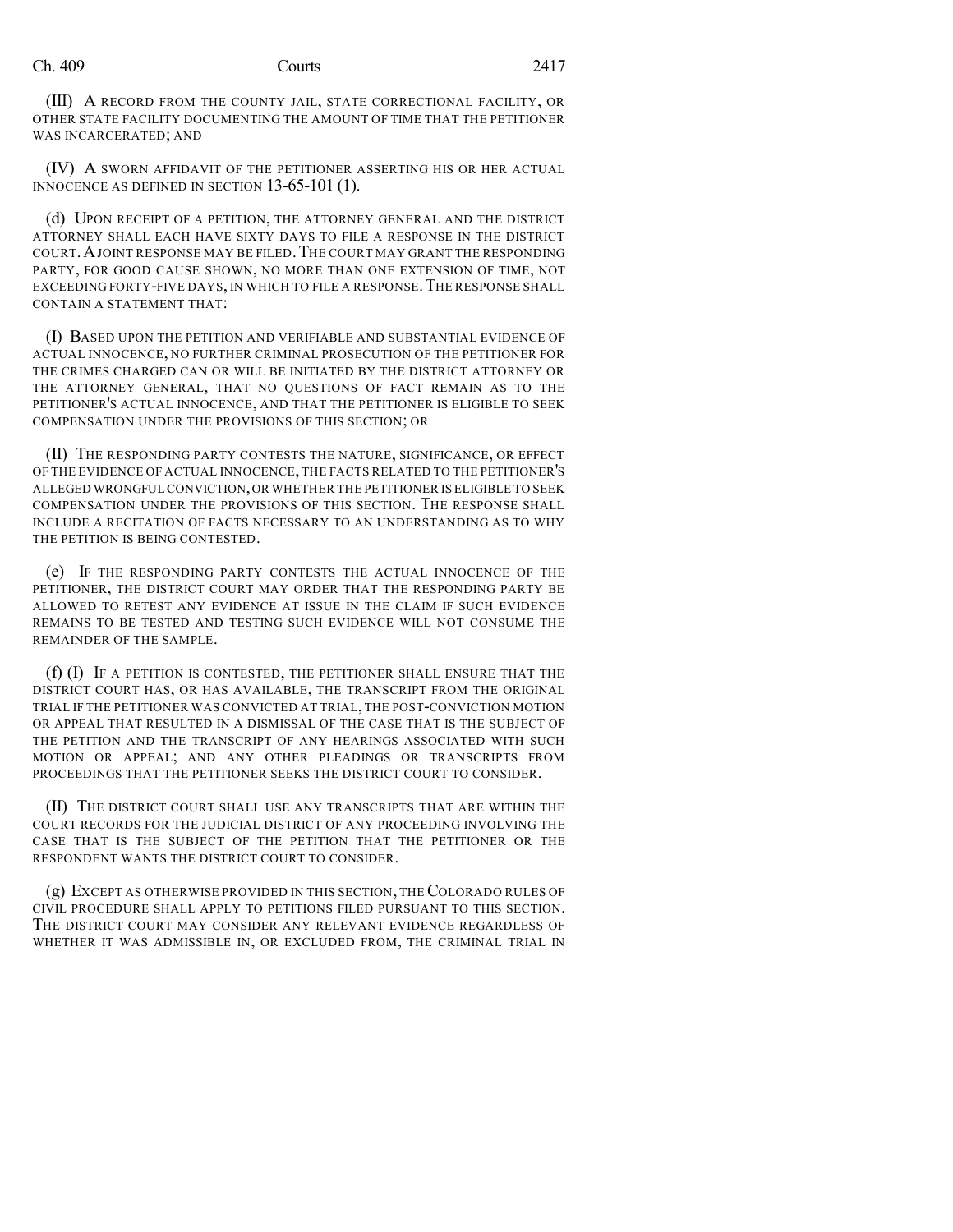WHICH THE PETITIONER WAS CONVICTED. NO EVIDENCE SHALL BE EXCLUDED ON GROUNDS THAT IT WAS SEIZED OR OBTAINED IN VIOLATION OF THE UNITED STATES CONSTITUTION OR THE STATE CONSTITUTION. THE DISTRICT COURT MAY CONSIDER THE ONGOING INVESTIGATION AND PROSECUTION OF ANY OTHER INDIVIDUAL FOR THE CRIMES COMMITTED WHEN DETERMINING THE TIMING AND SCOPE OF THE HEARING IF THE CLAIM IS UNCONTESTED OR THE TRIAL IF THE CLAIM IS CONTESTED.

(6) AS SOON AS PRACTICABLE GIVEN THE UNIQUE CIRCUMSTANCES OF CLAIMS FILED PURSUANT TO THIS SECTION, THE DISTRICT COURT SHALL ACT AS FOLLOWS:

(a) UPON RECEIPT OF AN UNCONTESTED RESPONSE TO A PETITION, THE DISTRICT COURT SHALL ISSUE A FINAL ORDER ON THE PETITION,FINDING THAT THE PETITIONER IS ACTUALLY INNOCENT. IF THE DISTRICT COURT ISSUES A FINAL ORDER PURSUANT TO THIS PARAGRAPH (a), THE DISTRICT COURT SHALL INCLUDE DIRECTIONS TO THE STATE COURT ADMINISTRATOR TO ACT AS DESCRIBED IN SECTION 13-3-114.

(b) UPON RECEIPT OF A RESPONSE CONTESTING THE PETITIONER'S DECLARATION OF ACTUAL INNOCENCE OR HIS OR HER ELIGIBILITY FOR COMPENSATION REGARDLESS OF PETITIONER'S CLAIM OF ACTUAL INNOCENCE, OR BOTH, THE DISTRICT COURT SHALL SET THE MATTER FOR A TRIAL TO THE DISTRICT COURT OR, AT THE WRITTEN ELECTION OF EITHER PARTY, TO A TRIAL TO A JURY OF SIX, AT WHICH TRIAL THE BURDEN SHALL BE ON THE PETITIONER TO SHOW BY CLEAR AND CONVINCING EVIDENCE THAT HE OR SHE IS ACTUALLY INNOCENT OF ALL CRIMES THAT ARE THE SUBJECT OF THE PETITION, AND THAT HE OR SHE IS ELIGIBLE TO RECEIVE COMPENSATION PURSUANT TO THIS ARTICLE.ATRIAL TO A JURY OFSIX MUST RESULT IN A UNANIMOUS VERDICT.FOLLOWING A TRIAL TO THE DISTRICT COURT,THE COURT SHALL ISSUE A FINAL ORDER ON THE PETITION, WHICH ORDER SHALL INCLUDE FINDINGS OF FACT AS TO WHETHER THE PETITIONER HAS ESTABLISHED BY CLEAR AND CONVINCING EVIDENCE THAT HE OR SHE IS ACTUALLY INNOCENT AND WHETHER THE PETITIONER IS ELIGIBLE FOR COMPENSATION UNDER THIS ARTICLE. IF THE COURT FINDS THAT THE PETITIONER IS ACTUALLY INNOCENT AND ELIGIBLE FOR COMPENSATION PURSUANT TO THIS ARTICLE, THE DISTRICT COURT SHALL ISSUE A FINAL ORDER AWARDING THE PETITIONER COMPENSATION PURSUANT TO SECTION 13-65-103.UPON A FINDING BY A JURY OF ACTUAL INNOCENCE,THE DISTRICT COURT SHALL ALSO ISSUE AN ORDER AWARDING THE PETITIONER COMPENSATION PURSUANT TO SECTION 13-65-103.

(7) (a) EITHER PARTY HAS A RIGHT TO AN APPEAL.

(b) IF THE PETITIONER APPEALS THE AMOUNT OF COMPENSATION AWARDED, THE STATE COURT ADMINISTRATOR SHALL NOT DELAY IN PAYING THE PETITIONER PURSUANT TO THE DIRECTIONS OF THE DISTRICT COURT WHILE THE APPEAL IS PENDING.

(c) IF THE ATTORNEY GENERAL OR A DISTRICT ATTORNEY APPEALS THE OUTCOME OF THE TRIAL DESCRIBED IN SUBSECTION (6) OF THIS SECTION, THE STATE COURT ADMINISTRATOR SHALL NOT DELAY IN PAYING THE PETITIONER PURSUANT TO THE DIRECTIONS OF THE DISTRICT COURT WHILE THE APPEAL IS PENDING.

(d) IN THE EVENT THAT THE ATTORNEY GENERAL OR DISTRICT ATTORNEY PREVAILS IN AN APPEAL, THE COURT MAY TAKE SUCH ACTION AS IS NECESSARY TO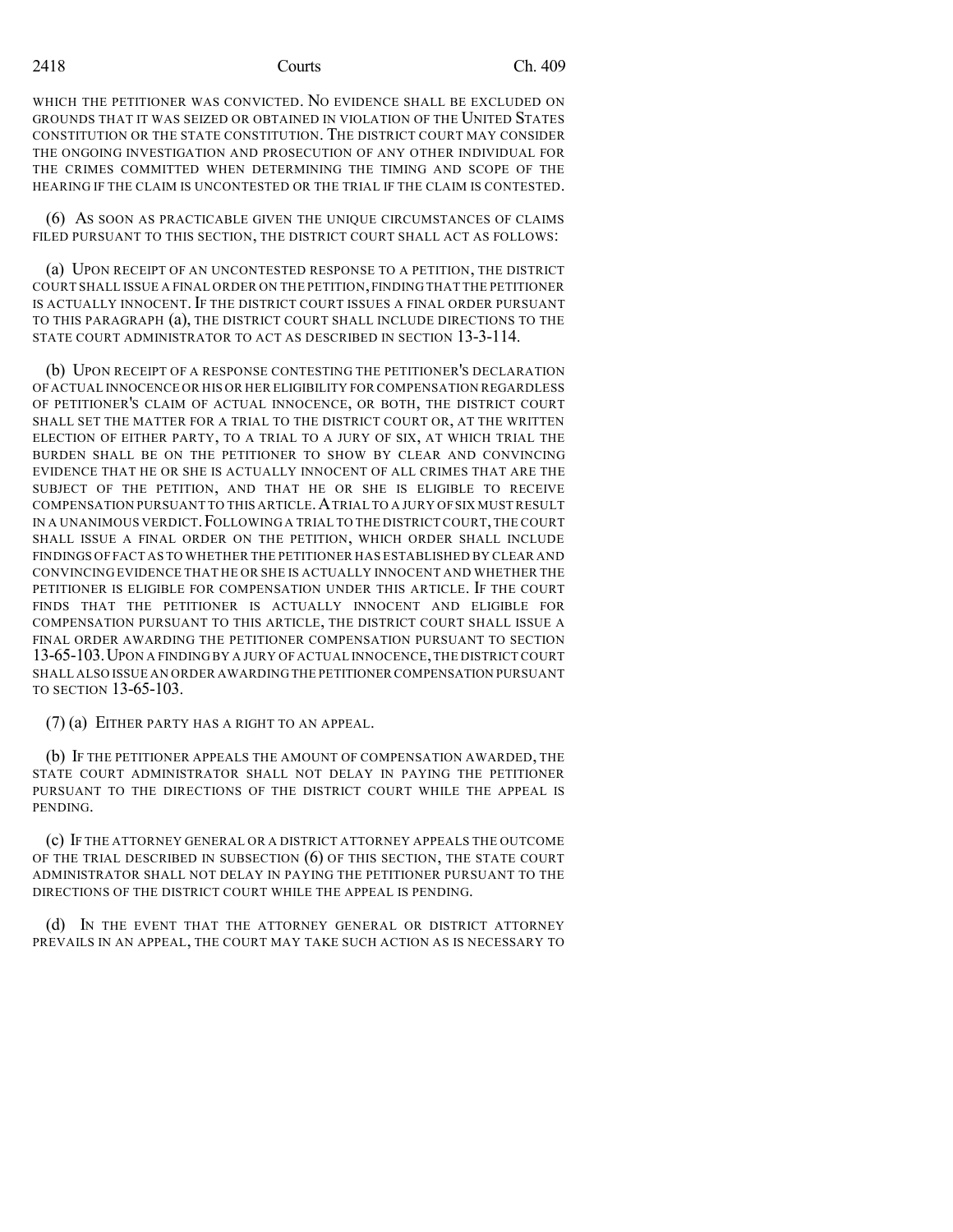RECOVER THE AMOUNT OF ANY COMPENSATION AWARDED TO THE PETITIONER PURSUANT TO SECTION 13-65-103.

**13-65-103. Compensation for certain exonerated persons - monetary compensation - financial literacy training - penalty for lack of a qualified health plan - expungement of records - damages awarded in civil actions.** (1) EXCEPT AS OTHERWISE PROVIDED IN THIS ARTICLE, A DISTRICT COURT SHALL DIRECT THE STATE COURT ADMINISTRATOR TO COMPENSATE AN EXONERATED PERSON, OR AN IMMEDIATE FAMILY MEMBER OF AN EXONERATED PERSON, WHO IS DETERMINED BY A DISTRICT COURT PURSUANT TO SECTION 13-65-102 TO BE ACTUALLY INNOCENT AND ELIGIBLE TO RECEIVE COMPENSATION PURSUANT TO THIS ARTICLE.

(2) A DISTRICT COURT THAT DIRECTS THE STATE COURT ADMINISTRATOR TO COMPENSATE AN EXONERATED PERSON OR AN IMMEDIATE FAMILY MEMBER OF AN EXONERATED PERSON PURSUANT TO THIS SECTION SHALL REDUCE THE DIRECTIONS TO WRITING AND INCLUDE WITHIN THE DIRECTIONS:

(a) THE EXONERATED PERSON'S NAME;

(b) THE DATE UPON WHICH THE ORDER IS ISSUED;

(c) THE FELONY OR FELONIES, IF ANY, OF WHICH THE EXONERATED PERSON HAS BEEN EXONERATED AND EACH CONVICTION OR ADJUDICATION OF THE EXONERATED PERSON, IF ANY, THAT HAS BEEN VACATED OR REVERSED;

(d) THE DATE UPON WHICH THE EXONERATED PERSON WAS CONVICTED OR ADJUDICATED AND THE DATES DURING WHICH THE EXONERATED PERSON WAS INCARCERATED AS A RESULT OF SUCH CONVICTION OR ADJUDICATION;

(e) A STATEMENT THAT THE EXONERATED PERSON, OR THE IMMEDIATE FAMILY MEMBER OF THE EXONERATED PERSON, IS ENTITLED TO COMPENSATION FROM THE STATE, WHICH COMPENSATION SHALL INCLUDE:

(I) AN AWARD OF MONETARY COMPENSATION, AS DESCRIBED IN SUBSECTION (3) OF THIS SECTION;

(II) TUITION WAIVERS AT STATE INSTITUTIONS OF HIGHER EDUCATION FOR THE EXONERATED PERSON AND FOR ANY CHILDREN AND CUSTODIAL CHILDREN OF HIS OR HERS WHO WERE CONCEIVED OR LEGALLY ADOPTED BEFORE THE EXONERATED PERSON WAS INCARCERATED OR PLACED IN STATE CUSTODY FOR THE OFFENSE OF WHICH HE OR SHE HAS BEEN EXONERATED, AS DESCRIBED IN SECTION 23-1-132, C.R.S.; EXCEPT THAT:

(A) NO OTHER IMMEDIATE FAMILY MEMBERS OF THE EXONERATED PERSON SHALL BE ELIGIBLE FOR SUCH TUITION WAIVERS; AND

(B) NOTWITHSTANDING ANY OTHER PROVISION OF THIS SECTION, NEITHER AN EXONERATED PERSON NOR A CHILD OR CUSTODIAL CHILD OF AN EXONERATED PERSON SHALL BE ELIGIBLE FOR A TUITION WAIVER PURSUANT TO THIS SUBPARAGRAPH (II) UNLESS THE EXONERATED PERSON WAS WRONGFULLY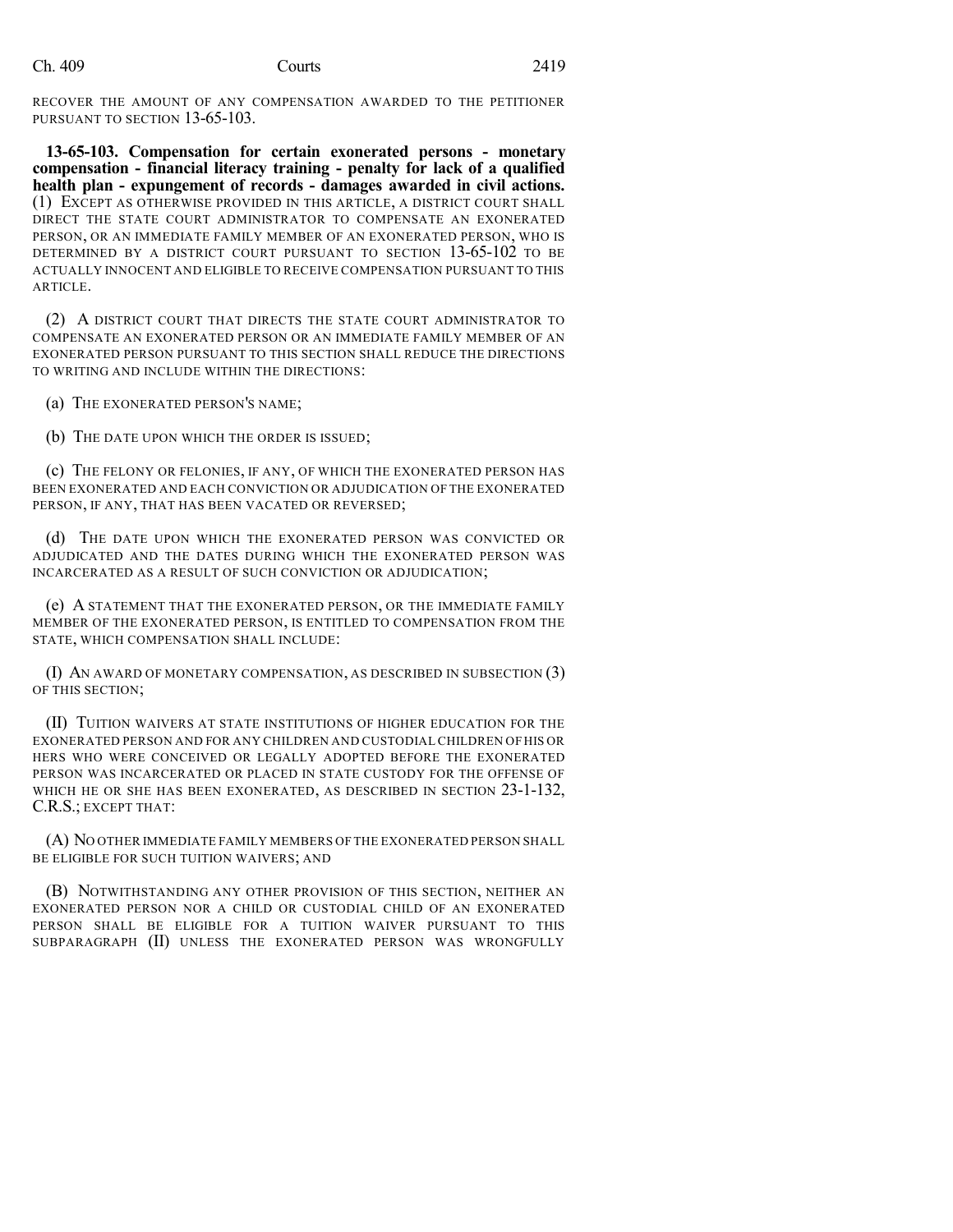INCARCERATED FOR AT LEAST THREE YEARS.

(III) COMPENSATION FOR CHILD SUPPORT PAYMENTS OWED BY THE EXONERATED PERSON THAT BECAME DUE DURING HIS OR HER INCARCERATION OR PLACEMENT IN STATE CUSTODY, AND INTEREST ON CHILD SUPPORT ARREARAGES THAT ACCRUED DURING HIS OR HER INCARCERATION OR PLACEMENT IN STATE CUSTODY BUT WHICH HAVE NOT BEEN PAID;

(IV) REASONABLE ATTORNEY FEES FOR BRINGING A CLAIM UNDER THIS SECTION; AND

(V) THE AMOUNT OF ANY FINE,PENALTY,COURT COSTS,OR RESTITUTION IMPOSED UPON AND PAID BY THE EXONERATED PERSON AS A RESULT OF HIS OR HER WRONGFUL CONVICTION OR ADJUDICATION. THIS SUBPARAGRAPH (V) SHALL NOT BE INTERPRETED TO REQUIRE THE REIMBURSEMENT OF RESTITUTION PAYMENTS BY ANY PARTY TO WHOM THE EXONERATED PERSON MADE RESTITUTION PAYMENTS AS A RESULT OF HIS OR HER WRONGFUL CONVICTION OR ADJUDICATION.

(f) ASTATEMENT NOTIFYING THE PERSON AND THE STATE COURT ADMINISTRATOR THAT, PURSUANT TO SECTION 24-30-209 (4), C.R.S., THE EXONERATED PERSON IS REQUIRED TO COMPLETE A PERSONAL FINANCIAL MANAGEMENT INSTRUCTION COURSE BEFORE THE STATE COURT ADMINISTRATOR MAY ISSUE TO THE EXONERATED PERSON MORE THAN ONE ANNUAL PAYMENT OF MONETARY COMPENSATION.

(g) A STATEMENT NOTIFYING THE EXONERATED PERSON AND THE STATE COURT ADMINISTRATOR THAT, PURSUANT TO SECTION 13-3-114, IN EACH YEAR IN WHICH AN EXONERATED PERSON RECEIVES ANY ANNUAL PAYMENT FROM THE STATE COURT ADMINISTRATOR,THE EXONERATED PERSON'S ANNUAL PAYMENT SHALL BE REDUCED BY TEN THOUSAND DOLLARS IF THE EXONERATED PERSON FAILS TO PRESENT TO THE STATE COURT ADMINISTRATOR A POLICY OR CERTIFICATE SHOWING THAT THE EXONERATED PERSON HAS PURCHASED OR OTHERWISE ACQUIRED A QUALIFIED HEALTH PLAN FOR HIMSELF OR HERSELF AND HIS OR HER DEPENDENTS THAT IS VALID FOR AT LEAST SIX MONTHS.

(3)(a) EXCEPT AS LIMITED BY THE PROVISIONS OF THIS ARTICLE, AN EXONERATED PERSON SHALL RECEIVE MONETARY COMPENSATION IN AN AMOUNT OF SEVENTY THOUSAND DOLLARS FOR EACH YEAR THAT HE OR SHE WAS INCARCERATED FOR THE FELONY OF WHICH HE OR SHE HAS BEEN EXONERATED. IN ADDITION TO THIS AMOUNT, AN EXONERATED PERSON SHALL RECEIVE COMPENSATION IN AN AMOUNT OF:

(I) FIFTY THOUSAND DOLLARS FOR EACH YEAR THAT HE OR SHE WAS INCARCERATED AND SENTENCED TO EXECUTION PURSUANT TO PART 12 OF ARTICLE 1.3 OF TITLE 18, C.R.S.; AND

(II) TWENTY-FIVE THOUSAND DOLLARS FOR EACH YEAR THAT HE OR SHE SERVED ON PAROLE, ON PROBATION, OR AS A REGISTERED SEX OFFENDER AFTER A PERIOD OF INCARCERATION AS A RESULT OF THE FELONY OF WHICH HE OR SHE HAS BEEN EXONERATED AND NOT FOR ANY OTHER CRIMINAL OFFENSE.

(b) EXCEPT AS LIMITED BY THE PROVISIONS OF THIS ARTICLE, IN ADDITION TO THE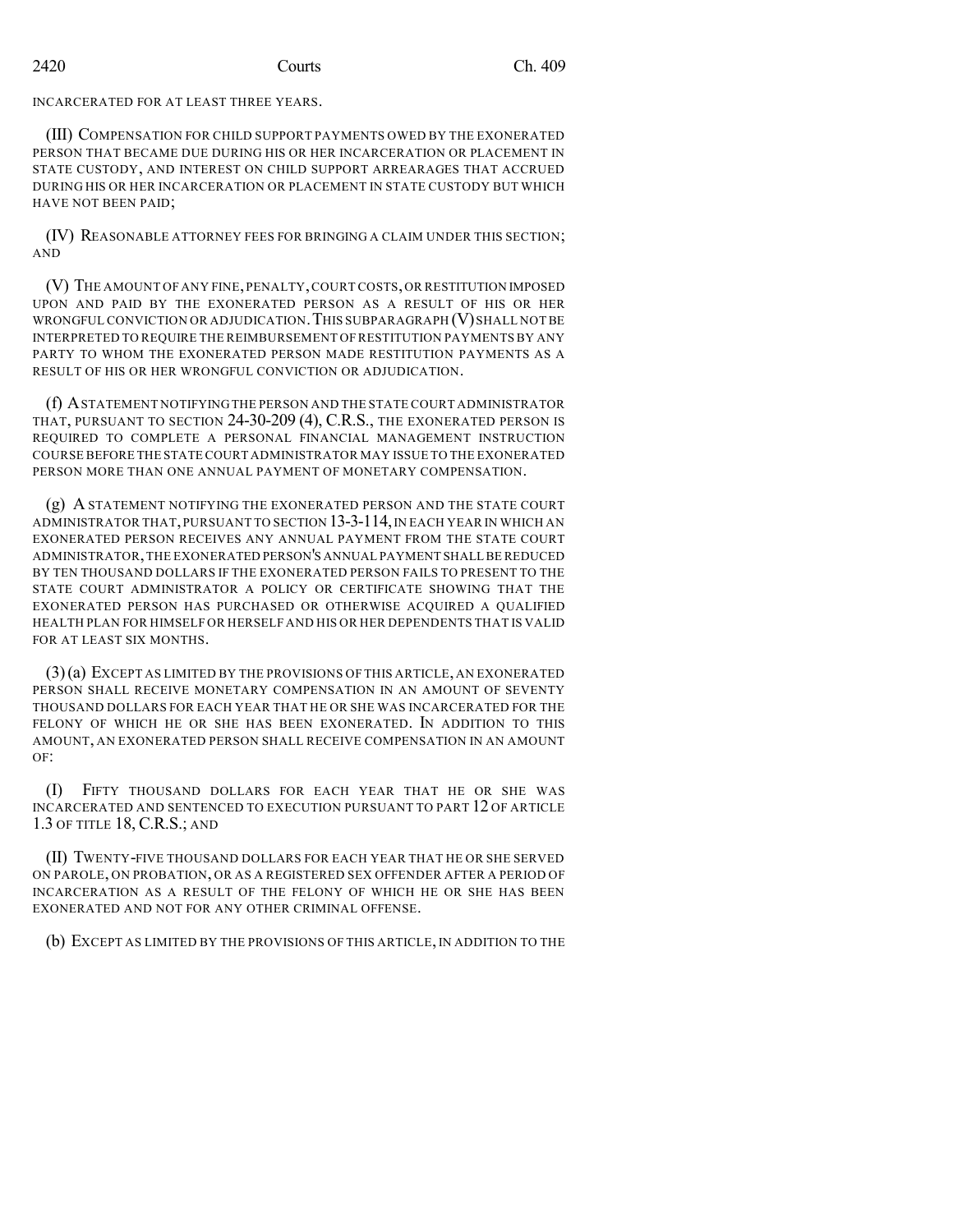AMOUNT DESCRIBED IN PARAGRAPH (a) OF THIS SUBSECTION (3), AN EXONERATED PERSON SHALL RECEIVE COMPENSATION IN A PRORATED AMOUNT THAT IS PROPORTIONATE TO THE LENGTH OF:

(I) EACH PARTIAL YEAR THAT HE OR SHE WAS INCARCERATED OR PLACED IN STATE CUSTODY;

(II) EACH PARTIAL YEAR THAT HE OR SHE WAS INCARCERATED AND SENTENCED TO EXECUTION PURSUANT TO PART 12 OF ARTICLE 1.3 OF TITLE 18, C.R.S.; AND

(III) EACH PARTIAL YEAR THAT HE OR SHE SERVED ON PAROLE, ON PROBATION, OR AS A REGISTERED SEX OFFENDER AFTER A PERIOD OF INCARCERATION AS A RESULT OF THE FELONY OF WHICH HE OR SHE HAS BEEN EXONERATED AND NOT FOR ANY OTHER CRIMINAL OFFENSE.

(4) A COURT THAT DIRECTS THE STATE COURT ADMINISTRATOR TO COMPENSATE AN EXONERATED PERSON OR AN IMMEDIATE FAMILY MEMBER OF AN EXONERATED PERSON SHALL SUBMIT COPIES OF THE DIRECTIONS TO:

(a) THE EXONERATED PERSON OR IMMEDIATE FAMILY MEMBER OF THE EXONERATED PERSON;

(b) THE STATE COURT ADMINISTRATOR;

(c) THE ATTORNEY GENERAL;

(d) THE DISTRICT ATTORNEY OF THE JUDICIAL DISTRICT IN WHICH THE CASE ORIGINATED;

(e) THE STATE DEPARTMENT OF CORRECTIONS;

(f) THE STATE DEPARTMENT OF LABOR AND EMPLOYMENT;

(g) THE STATE DEPARTMENT OF REVENUE; AND

(h) THE COLORADO COMMISSION ON HIGHER EDUCATION.

(5) NOTWITHSTANDING ANY PROVISION OF THIS ARTICLE TO THE CONTRARY, A COURT SHALL NOT DIRECT THE STATE COURT ADMINISTRATOR TO COMPENSATE ANY EXONERATED PERSON OR IMMEDIATE FAMILY MEMBER OF AN EXONERATED PERSON FOR ANY PERIOD OF INCARCERATION DURING WHICH THE PERSON WAS CONCURRENTLY SERVING A SENTENCE FOR AN OFFENSE OF WHICH HE OR SHE HAS NOT BEEN EXONERATED.

(6) THE AMOUNT OF MONETARY COMPENSATION AWARDED TO AN EXONERATED PERSON PURSUANT TO THIS SECTION SHALL NOT BE SUBJECT TO:

(a) ANY CAP APPLICABLE TO PRIVATE PARTIES IN CIVIL LAWSUITS; OR

(b) ANY STATE INCOME TAX, EXCEPT AS TO THOSE PORTIONS OF THE JUDGMENT AWARDED AS ATTORNEYS' FEES FOR BRINGING A CLAIM UNDER THIS SECTION AS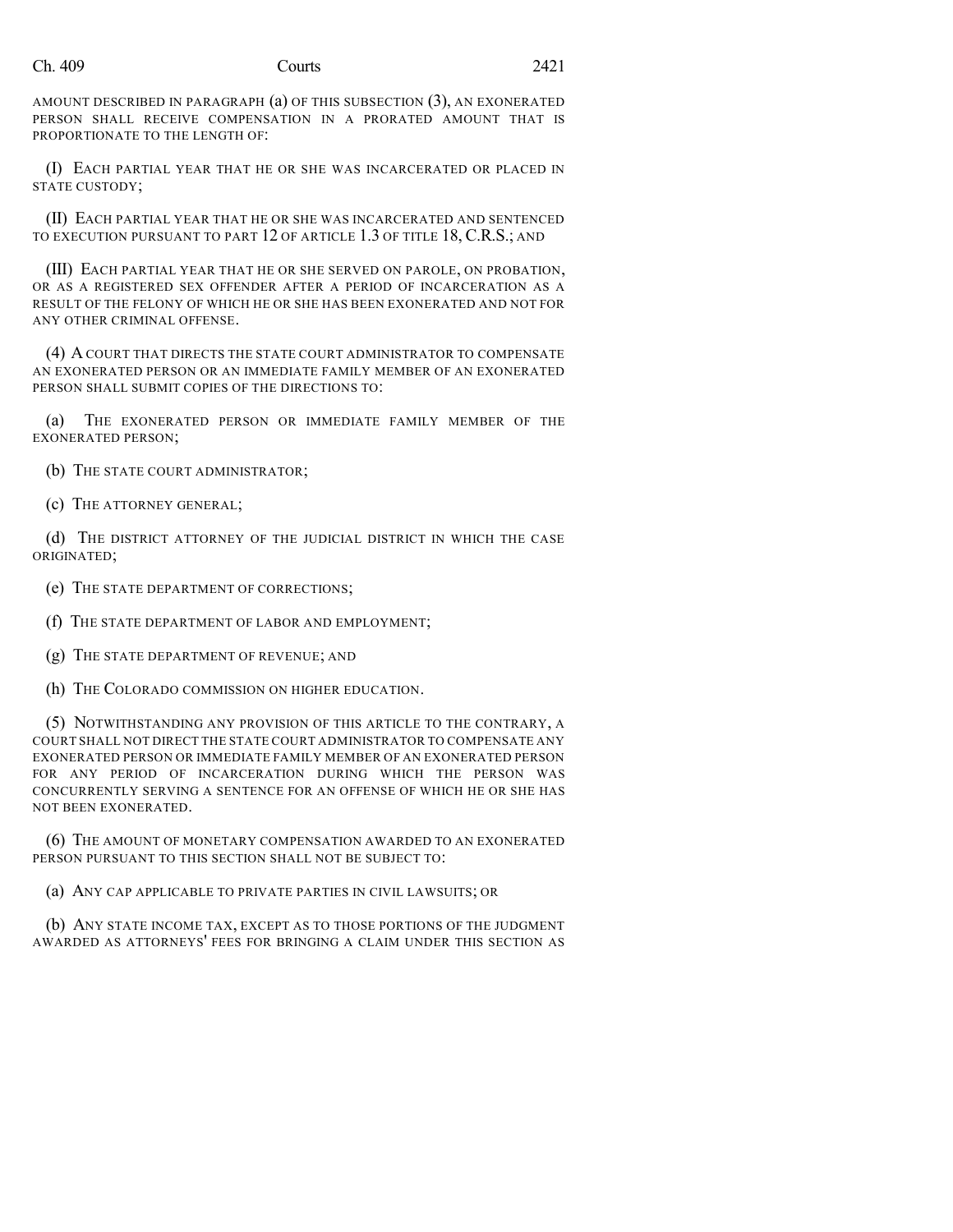### DESCRIBED IN SECTION 39-22-104 (4) (q), C.R.S.

(7) (a) A COURT THAT DIRECTS THE STATE COURT ADMINISTRATOR TO COMPENSATE AN EXONERATED PERSON OR AN IMMEDIATE FAMILY MEMBER OF AN EXONERATED PERSON SHALL ORDER ALL RECORDS RELATING TO THE EXONERATED PERSON'S WRONGFUL CONVICTION OR ADJUDICATION TO BE EXPUNGED AS IF SUCH EVENTS HAD NEVER TAKEN PLACE AND SUCH RECORDS HAD NEVER EXISTED. THE COURT SHALL DIRECT SUCH AN EXPUNGEMENT ORDER TO EVERY PERSON OR AGENCY THAT MAY HAVE CUSTODY OF ANY PART OF ANY RECORDS RELATING TO THE EXONERATED PERSON'S WRONGFUL CONVICTION OR ADJUDICATION.

(b) IF A COURT ISSUES AN EXPUNGEMENT ORDER PURSUANT TO PARAGRAPH (a) OF THIS SUBSECTION (7), A COURT, LAW ENFORCEMENT AGENCY, OR OTHER STATE AGENCY THAT MAINTAINS RECORDS RELATING TO THE EXONERATED PERSON'S WRONGFUL CONVICTION OR ADJUDICATION SHALL PHYSICALLY SEAL SUCH RECORDS AND THEREAFTER TREAT THE RECORDS AS CONFIDENTIAL. RECORDS THAT HAVE BEEN SEALED PURSUANT TO THIS SUBSECTION (7) SHALL BE MADE AVAILABLE TO A COURT OR A LAW ENFORCEMENT AGENCY, INCLUDING BUT NOT LIMITED TO A DISTRICT ATTORNEY'S OFFICE OR THE ATTORNEY GENERAL, UPON A SHOWING OF GOOD CAUSE.

(8) (a) A COURT THAT DIRECTS THE STATE COURT ADMINISTRATOR TO COMPENSATE AN EXONERATED PERSON OR AN IMMEDIATE FAMILY MEMBER OF AN EXONERATED PERSON SHALL REDUCE THE EXONERATED PERSON'S AWARD OF MONETARY COMPENSATION, AS DESCRIBED IN PARAGRAPH (b) OF THIS SUBSECTION (8), IF, PRIOR TO THE ISSUANCE OF THE AWARD:

(I) THE EXONERATED PERSON PREVAILS IN OR SETTLES A CIVIL ACTION AGAINST THE STATE OR AGAINST ANY OTHER GOVERNMENT BODY IN A CIVIL ACTION CONCERNING THE SAME ACTS THAT ARE THE BASES FOR THE PETITION FOR COMPENSATION; AND

(II) THE JUDGMENT RENDERED IN THE CIVIL ACTION OR THE SETTLEMENT OF THE CIVIL ACTION INCLUDES AN AWARD OF MONETARY DAMAGES TO THE EXONERATED PERSON.

(b) UNDER THE CIRCUMSTANCES DESCRIBED IN PARAGRAPH (a) OF THIS SUBSECTION (8), THE COURT SHALL REDUCE AN EXONERATED PERSON'S AWARD OF MONETARY COMPENSATION BY AN AMOUNT THAT IS EQUAL TO THE AMOUNT OF MONETARY DAMAGES THAT THE EXONERATED PERSON IS AWARDED AND COLLECTS IN THE CIVIL ACTION; EXCEPT THAT A COURT SHALL NOT OFFSET ANY AMOUNT EXCEEDING THE TOTAL AMOUNT OF MONETARY COMPENSATION AWARDED TO THE EXONERATED PERSON PURSUANT TO THIS SECTION.

(9) (a) EXCEPT WHEN PROCURED BY FRAUD, A COURT'S FINDING THAT A PERSON IS ACTUALLY INNOCENT AND ELIGIBLE FOR COMPENSATION PURSUANT TO THIS ARTICLE SHALL BE DEEMED A FINAL AND CONCLUSIVE DISPOSITION OF THE MATTER OF THE EXONERATED PERSON'S WRONGFUL INCARCERATION OR PLACEMENT IN STATE CUSTODY.

(b) A COURT'S FINDING THAT A PERSON IS ACTUALLY INNOCENT AND ELIGIBLE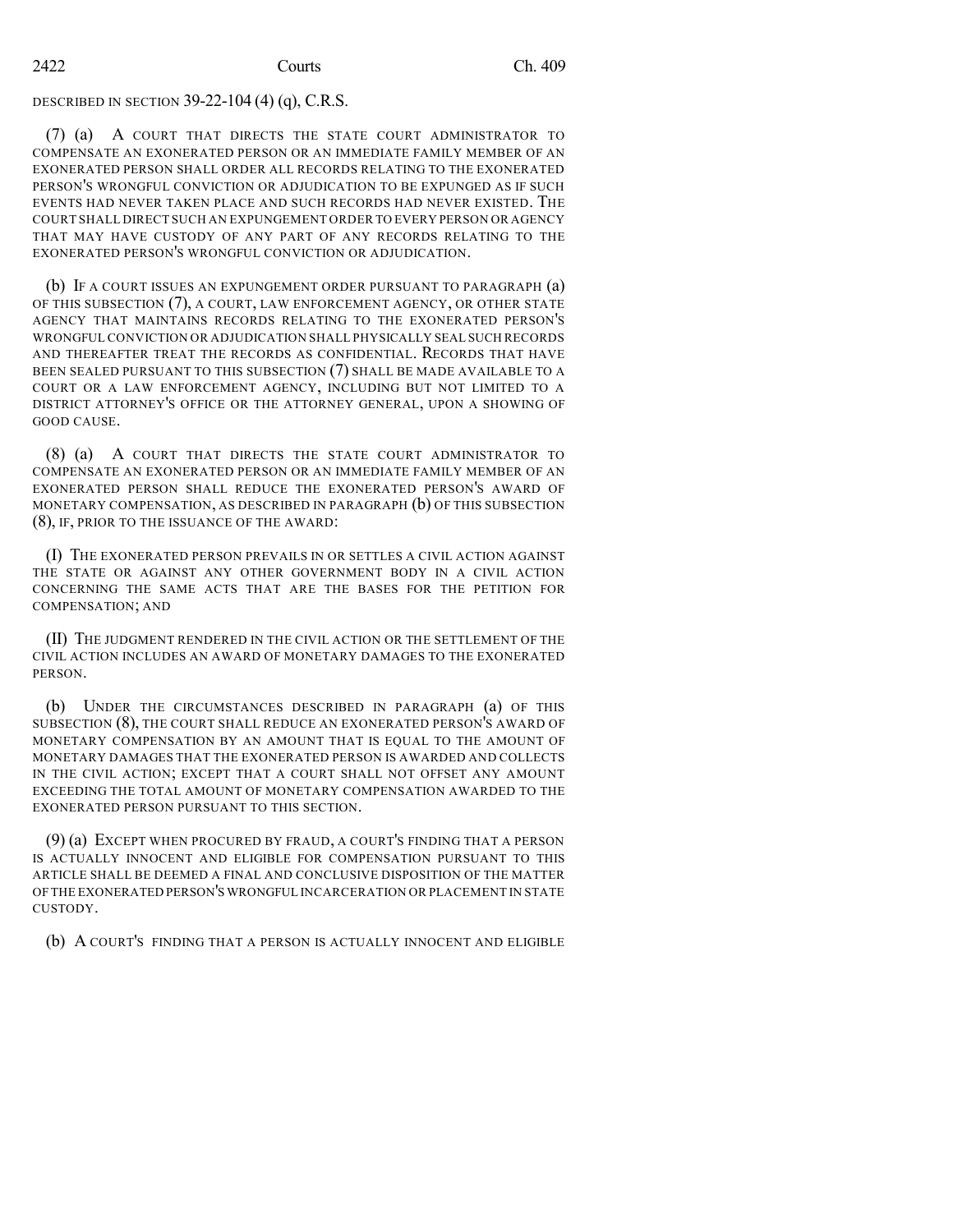FOR COMPENSATION PURSUANT TO THIS ARTICLE SHALL NOT BE INTERPRETED TO LIMIT THE PERSON'S ABILITY TO PURSUE AN ACTION FOR DAMAGES AGAINST AN ENTITY THAT IS NOT AN EMPLOYEE,AGENT,OR AGENCY OFTHE STATE GOVERNMENT.

**SECTION 3.** In Colorado Revised Statutes, **add** 13-3-114 as follows:

**13-3-114. State court administrator - compensation for exonerated persons - definitions - annual payments - child support payments - financial literacy training - qualified health plan - damages awarded in civil actions reimbursement to the state.** (1) As USED IN THIS SECTION, UNLESS THE CONTEXT OTHERWISE REQUIRES:

(a) "ANNUAL PAYMENT"MEANS A PAYMENT OF MONETARY COMPENSATION MADE BY THE STATE COURT ADMINISTRATOR OR HIS OR HER DESIGNEE TO AN EXONERATED PERSON PURSUANT TO THIS SECTION. AN ANNUAL PAYMENT SHALL BE IN THE AMOUNT OF ONE HUNDRED THOUSAND DOLLARS, WHICH AMOUNT SHALL BE ADJUSTED ANNUALLY BY THE STATE AUDITOR TO ACCOUNT FOR INFLATION;EXCEPT THAT:

(I) IF THE REMAINING AMOUNT OF THE STATE'S DUTY OF MONETARY COMPENSATION OWED TO THE EXONERATED PERSON IS LESS THAN ONE HUNDRED THOUSAND DOLLARS, THE AMOUNT OF THE ANNUAL PAYMENT SHALL BE EQUAL TO THE REMAINING AMOUNT; AND

(II) THE AMOUNT OF AN ANNUAL PAYMENT MAY BE REDUCED AS DESCRIBED IN SUBSECTION (5) OF THIS SECTION.

(b) "EXONERATED PERSON" MEANS A PERSON WHO HAS BEEN DETERMINED BY A DISTRICT COURT PURSUANT TO SECTION 13-65-102 TO BE ACTUALLY INNOCENT, AS DEFINED IN SECTION 13-65-101 (1).

(c) "INCARCERATION" MEANS A PERSON'S CUSTODY IN A COUNTY JAIL OR A CORRECTIONAL FACILITY WHILE HE OR SHE SERVES A SENTENCE ISSUED PURSUANT TO THE PERSON'S CONVICTION OF A FELONY OR PURSUANT TO THE PERSON'S ADJUDICATION AS A JUVENILE DELINQUENT FOR THE COMMISSION OF ONE OR MORE OFFENSES THAT WOULD BE FELONIES IF COMMITTED BY A PERSON EIGHTEEN YEARS OF AGE OR OLDER.FOR THE PURPOSES OF THIS SECTION,"INCARCERATION"INCLUDES PLACEMENT AS A JUVENILE TO THE CUSTODY OF THE STATE DEPARTMENT OF HUMAN SERVICES OR A COUNTY DEPARTMENT OF SOCIAL SERVICES.

(d) "PERSONAL FINANCIAL MANAGEMENT INSTRUCTION COURSE" MEANS A PERSONAL FINANCIAL MANAGEMENT INSTRUCTION COURSE THAT HAS BEEN APPROVED BY THE UNITED STATES TRUSTEE'S OFFICE PURSUANT TO 11 U.S.C. SEC. 111.

(e) "STATE'S DUTY OF MONETARY COMPENSATION" MEANS THE TOTAL AMOUNT OF MONETARY COMPENSATION OWED BY THE STATE TO AN EXONERATED PERSON.

(2) NOT MORE THAN FOURTEEN DAYS AFTER THE STATE COURT ADMINISTRATOR RECEIVES DIRECTIONS FROM A DISTRICTCOURT PURSUANT TO SECTION 13-65-103TO COMPENSATE AN EXONERATED PERSON, THE STATE COURT ADMINISTRATOR SHALL: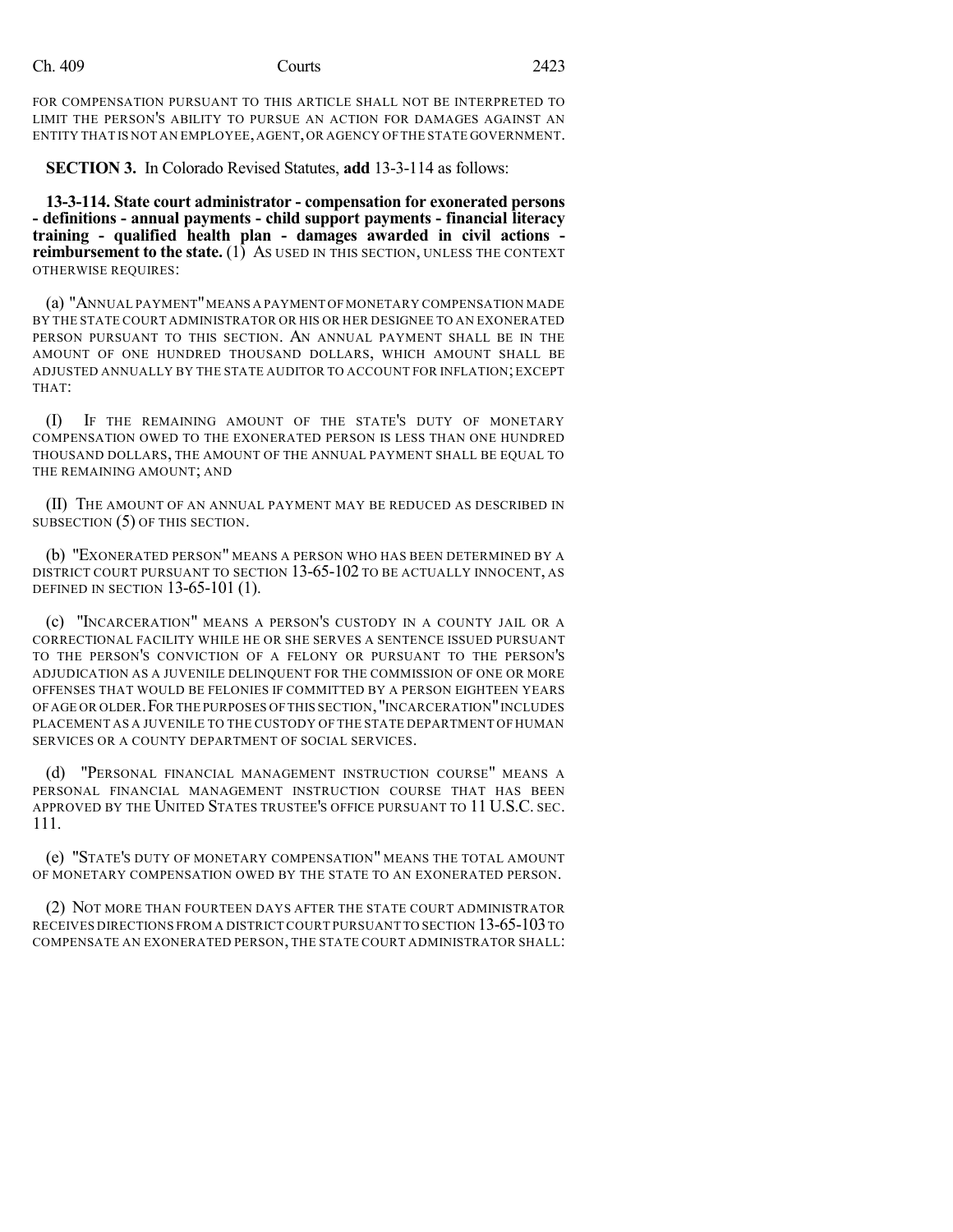(a) ISSUE AN ANNUAL PAYMENT TO THE EXONERATED PERSON. ANNUALLY THEREAFTER, ON OR BEFORE THE DATE THAT SUCH PAYMENT WAS MADE, UNTIL THE STATE'S DUTY OF MONETARY COMPENSATION IS SATISFIED, THE STATE COURT ADMINISTRATOR OR HIS OR HER DESIGNEE SHALL ISSUE AN ANNUAL PAYMENT TO THE EXONERATED PERSON.

(b) PAY ON THE EXONERATED PERSON'S BEHALF ANY AMOUNT OF COMPENSATION FOR CHILD SUPPORT PAYMENTS OWED BY THE EXONERATED PERSON THAT BECAME DUE DURING HIS OR HER INCARCERATION, OR ANY AMOUNT OF INTEREST ON CHILD SUPPORT ARREARAGES THAT ACCRUED DURING HIS OR HER INCARCERATION BUT WHICH HAVE NOT BEEN PAID, AS DESCRIBED IN SECTION  $13-65-103$  (2) (e) (III), C.R.S. THE STATE COURT ADMINISTRATOR, OR HIS OR HER DESIGNEE, SHALL MAKE SUCH PAYMENT IN A LUMP SUM TO THE APPROPRIATE COUNTY DEPARTMENT OF SOCIAL SERVICES OR OTHER AGENCY RESPONSIBLE FOR RECEIVING SUCH PAYMENTS NOT MORE THAN THIRTY DAYS AFTER THE STATE COURT ADMINISTRATOR RECEIVES DIRECTIONS FROM A DISTRICT COURT TO COMPENSATE AN EXONERATED PERSON PURSUANT TO SECTION 13-65-103.

(c) PAY ON THE EXONERATED PERSON'S BEHALF THE AMOUNT OF REASONABLE ATTORNEY FEES AWARDED TO THE EXONERATED PERSON PURSUANT TO SECTION 13-65-103 (2) (e) (IV), C.R.S.

(3) THE AMOUNT OF ANY PAYMENT MADE TO, OR ON BEHALF OF, AN EXONERATED PERSON PURSUANT TO THIS SECTION SHALL BE DEDUCTED FROM THE STATE'S DUTY OF MONETARY COMPENSATION TO THE EXONERATED PERSON.

(4) NOTWITHSTANDING THE PROVISIONS OF PARAGRAPH (a) OF SUBSECTION (2) OF THIS SECTION, AFTER THE STATE COURT ADMINISTRATOR HAS ISSUED ONE ANNUAL PAYMENT TO AN EXONERATED PERSON,THE STATE COURT ADMINISTRATOR SHALL NOT ISSUE ANOTHER ANNUAL PAYMENT TO THE EXONERATED PERSON UNTIL THE EXONERATED PERSON HAS COMPLETED A PERSONAL FINANCIAL MANAGEMENT INSTRUCTION COURSE.

(5) IN EACH YEAR IN WHICH THE STATE COURT ADMINISTRATOR ISSUES AN ANNUAL PAYMENT TO AN EXONERATED PERSON, THE PERSON'S ANNUAL PAYMENT SHALL BE REDUCED BY TEN THOUSAND DOLLARS IF THE PERSON FAILS TO PRESENT TO THE STATE COURT ADMINISTRATOR A POLICY OR CERTIFICATE SHOWING THAT THE PERSON HAS PURCHASED OR OTHERWISE ACQUIRED A QUALIFIED HEALTH PLAN FOR HIMSELF OR HERSELF AND HIS OR HER DEPENDENTS THAT IS VALID FOR AT LEAST SIX MONTHS. SUCH AMOUNT SHALL BE DEDUCTED FROM THE STATE'S DUTY OF MONETARY COMPENSATION TO THE EXONERATED PERSON AS IF SUCH AMOUNT HAD BEEN ISSUED TO THE EXONERATED PERSON.

(6) (a) AN EXONERATED PERSON WHO RECEIVES MONETARY COMPENSATION PURSUANT TO THIS SECTION SHALL REIMBURSE THE STATE FOR THE TOTAL AMOUNT OF ANNUAL PAYMENTS MADE TO THE EXONERATED PERSON PURSUANT TO THIS SECTION IF:

(I) THE EXONERATED PERSON PREVAILS IN OR SETTLES A CIVIL ACTION AGAINST THE STATE OR AGAINST ANY OTHER GOVERNMENT BODY IN A CIVIL ACTION CONCERNING THE SAME ACTS THAT ARE THE BASES FOR THE PETITION FOR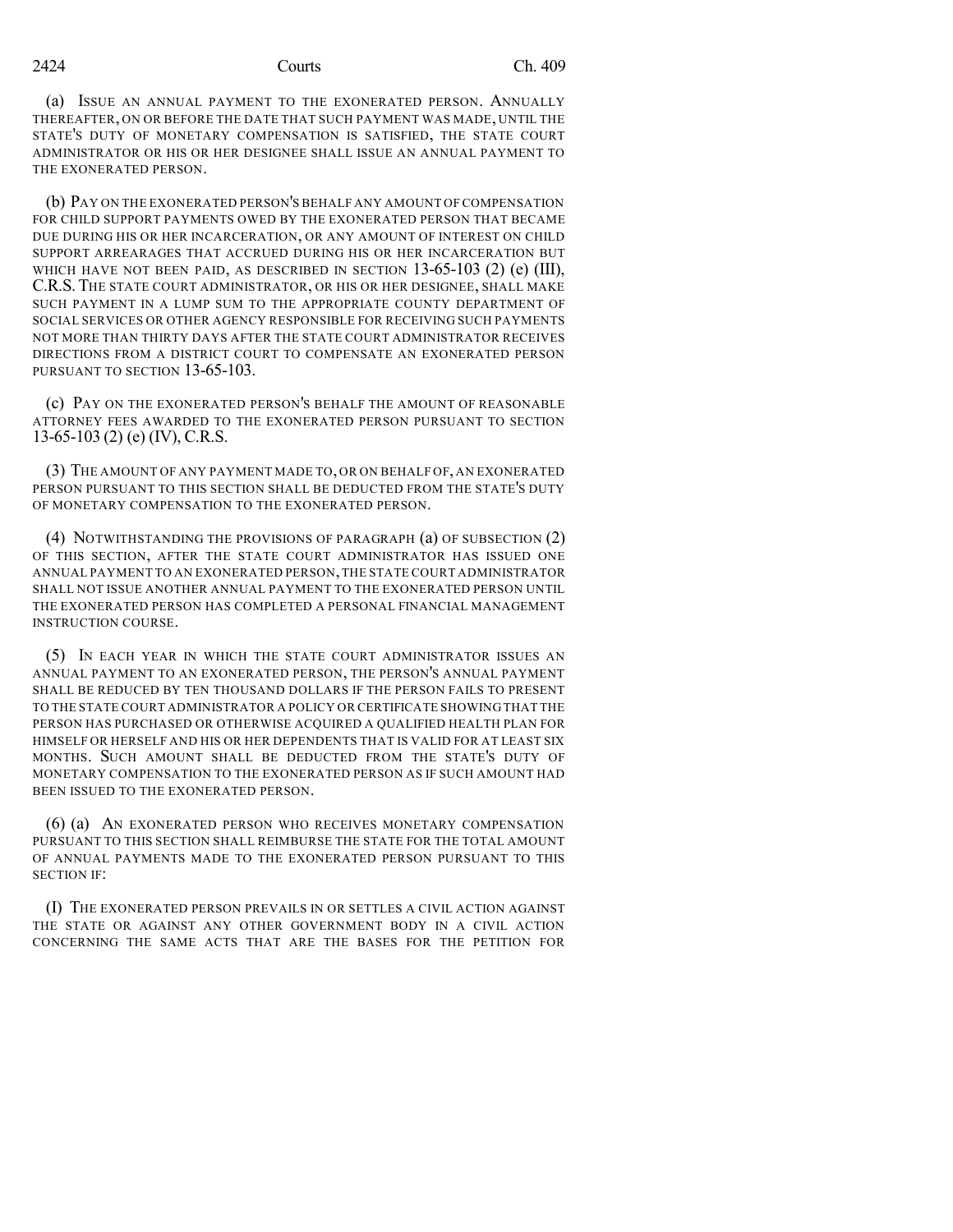#### COMPENSATION; AND

(II) THE JUDGMENT RENDERED IN THE CIVIL ACTION OR THE SETTLEMENT OF THE CIVIL ACTION INCLUDES AN AWARD OF MONETARY DAMAGES TO THE EXONERATED PERSON.

(b) FOR THE PURPOSES OF PARAGRAPH (a) OF THIS SUBSECTION (6), IN ANY PROCEEDING THAT SATISFIES THE DESCRIPTION SET FORTH IN SAID PARAGRAPH (a), UPON A SATISFACTORY SHOWING BY THE STATE THAT THE EXONERATED PERSON HAS RECEIVED MONETARY COMPENSATION PURSUANT TO THIS SECTION, THE COURT SHALL OFFSET A SUFFICIENT AMOUNT OF MONEYS FROM THE EXONERATED PERSON'S AWARD OF MONETARY DAMAGES TO REIMBURSE THE STATE FOR SUCH MONETARY COMPENSATION. THE COURT SHALL TRANSFER SUCH MONEYS TO THE STATE TREASURER, WHO SHALL CREDIT THE MONEYS TO THE GENERAL FUND.

(7) NOTWITHSTANDING ANY PROVISION OF THIS SECTION, THE STATE COURT ADMINISTRATOR SHALL NOT ISSUE AN ANNUAL PAYMENT TO AN EXONERATED PERSON IF:

(a) (I) THE EXONERATED PERSON HAS PREVAILED IN OR SETTLED A CIVIL ACTION FOR MONETARY DAMAGES AS DESCRIBED IN SUBSECTION (6) OF THIS SECTION; AND

(II) THE AMOUNT OF THE MONETARY DAMAGES AWARDED BY THE COURT IN THE CIVIL ACTION, OR STIPULATED IN THE SETTLEMENT OF THE ACTION, AND COLLECTED BY THE EXONERATED PERSON EQUALS OR EXCEEDS THE REMAINING AMOUNT OF THE STATE'S DUTY OF MONETARY COMPENSATION TO THE EXONERATED PERSON;

(b) THE EXONERATED PERSON IS CONVICTED OF A CLASS 1 OR CLASS 2 FELONY, OR OF AN OFFENSE THAT WOULD BE CONSIDERED A CLASS 1 OR CLASS 2 FELONY IN COLORADO, AFTER THE DATE UPON WHICH A COURT ISSUES AN ORDER OF COMPENSATION ON THE PERSON'S BEHALF; OR

(c) THE PERSON HAS NOT YET COMPLETED A PERSONAL FINANCIAL MANAGEMENT INSTRUCTION COURSE, AS REQUIRED BY SUBSECTION (4) OF THIS SECTION.

**SECTION 4.** In Colorado Revised Statutes, **add** 23-1-132 as follows:

**23-1-132. Commission directive - tuition waivers for exonerated persons.** (1) ON OR BEFORE SEPTEMBER 1, 2013, THE COMMISSION SHALL IMPLEMENT A POLICY WHEREBY, EXCEPT AS LIMITED IN THIS SECTION, EACH INSTITUTION OF HIGHER EDUCATION IN THE STATE SHALL WAIVE ALL TUITION COSTS, INCLUDING ANY MANDATORY FEES ASSOCIATED WITH ATTENDANCE AT THE INSTITUTION, FOR AN EXONERATED PERSON, AS DEFINED IN SECTION 13-65-101(3),C.R.S., AND FOR ANY CHILD OF AN EXONERATED PERSON OR CUSTODIAL CHILD OF AN EXONERATED PERSON, AS DEFINED IN SECTION 13-65-101 (2), C.R.S., IF:

(a) THE EXONERATED PERSON, OR THE CHILD OR CUSTODIAL CHILD OF THE EXONERATED PERSON, SATISFIES THE CRITERIA DESCRIBED IN SUBSECTION (2) OF THIS SECTION;

(b) THE EXONERATED PERSON, OR THE CHILD OR CUSTODIAL CHILD OF THE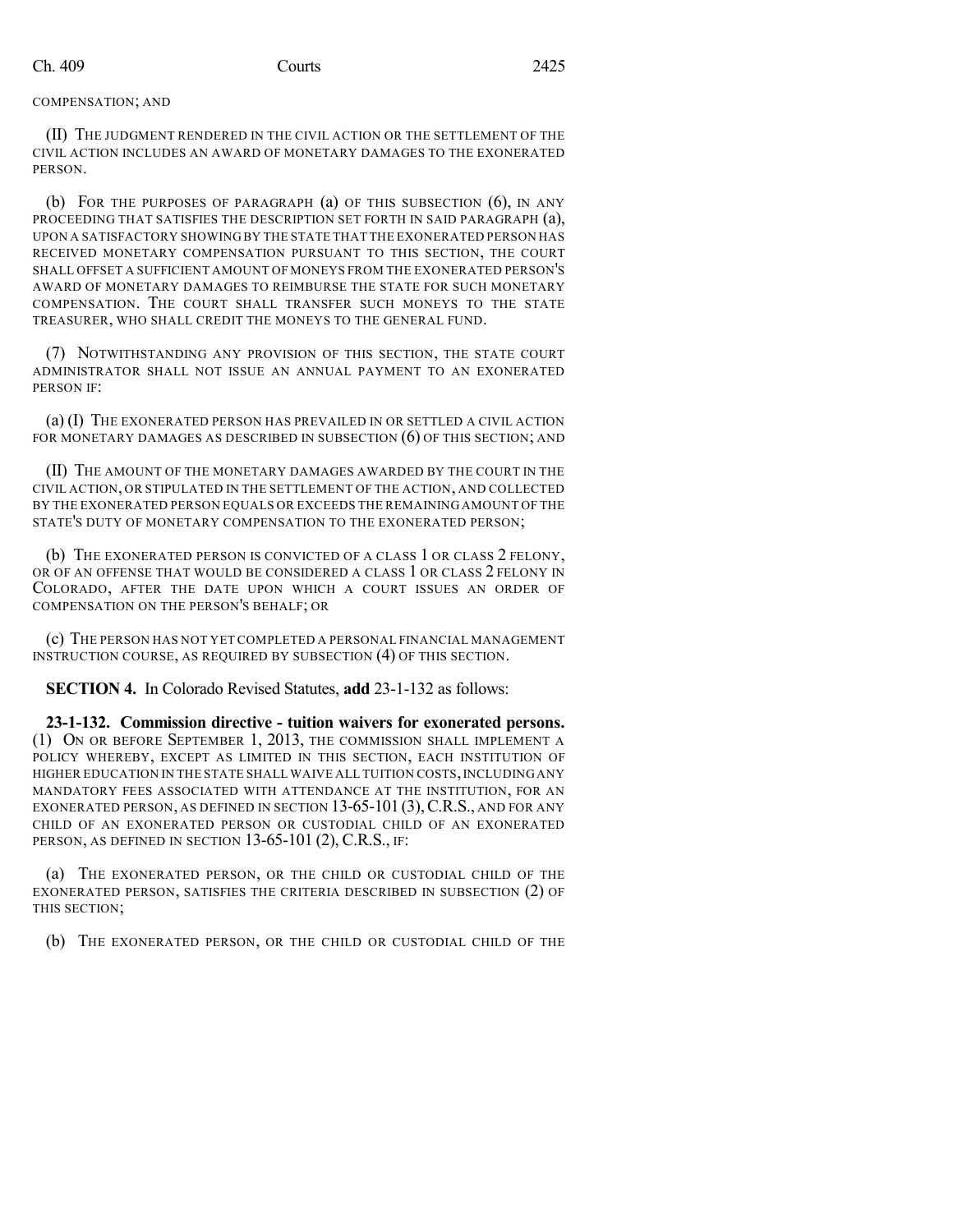EXONERATED PERSON, SATISFIES THE ADMISSION REQUIREMENTS OF THE INSTITUTION; AND

(c) THE EXONERATED PERSON, OR THE CHILD OR CUSTODIAL CHILD OF THE EXONERATED PERSON, REMAINS IN SATISFACTORY ACADEMIC STANDING IN ACCORDANCE WITH THE ACADEMIC POLICIES OF THE INSTITUTION.

(2) TO RECEIVE A TUITION WAIVER FROM AN INSTITUTION OF HIGHER EDUCATION AS DESCRIBED IN SUBSECTION (1) OF THIS SECTION, AN EXONERATED PERSON OR CHILD OR CUSTODIAL CHILD OF AN EXONERATED PERSON SHALL APPLY TO THE INSTITUTION AND REQUEST SUCH WAIVER IN WRITING NOT LATER THAN TWO YEARS AFTER THE LATER OF THE FOLLOWING DATES:

(a) THE DATE UPON WHICH A COURT ISSUED TO THE STATE COURT ADMINISTRATOR DIRECTIONS TO COMPENSATE AN EXONERATED PERSON PURSUANT TO SECTION 13-65-103, C.R.S.; OR

(b) IN THE CASE OF A CHILD OR CUSTODIAL CHILD OF AN EXONERATED PERSON, THE DATE UPON WHICH THE CHILD GRADUATED FROM HIGH SCHOOL.

(3) THE POLICY DESCRIBED IN SUBSECTION (1) OF THIS SECTION SHALL BE IMPLEMENTED BY ALL STATE-SUPPORTED INSTITUTIONS OF HIGHER EDUCATION, INCLUDING BUT NOT LIMITED TO ALL POSTSECONDARY INSTITUTIONS IN THE STATE SUPPORTED IN WHOLE OR IN PART BY STATE FUNDS, INCLUDING JUNIOR COLLEGES AND COMMUNITY COLLEGES, EXTENSION PROGRAMS OF THE STATE-SUPPORTED UNIVERSITIES AND COLLEGES, LOCAL DISTRICT COLLEGES, AND AREA VOCATIONAL SCHOOLS.

**SECTION 5.** In Colorado Revised Statutes, 39-22-104, **add** (4) (q) as follows:

**39-22-104. Income tax imposed on individuals, estates, and trusts - single rate - definitions - repeal.** (4) There shall be subtracted from federal taxable income:

(q) FOR INCOME TAX YEARS COMMENCING ON OR AFTER JANUARY 1, 2013, AN AMOUNT EQUAL TO ANY AMOUNT RECEIVED AS COMPENSATION FOR AN EXONERATED PERSON PURSUANT TO SECTION 13-65-103, C.R.S., ON OR AFTER JANUARY 1, 2014, EXCEPT AS TO THOSE PORTIONS OF THE JUDGMENT AWARDED AS ATTORNEY'S FEES FOR BRINGING A CLAIM UNDER SUCH SECTION.

**SECTION 6. Appropriation.** (1) In addition to any other appropriation, there is hereby appropriated, out of any moneys in the general fund not otherwise appropriated, to the department of higher education, for the fiscal year beginning July 1, 2013, the sum of \$1,920, or so much thereof as may be necessary, to be allocated to the college opportunity fund program for stipends for students attending state institutions. Said sum is further reappropriated to the state board for community colleges and occupational education state system community colleges for the implementation of this act.

(2) In addition to anyother appropriation, there is herebyappropriated, out of any moneys in the general fund not otherwise appropriated, to the department of law, for